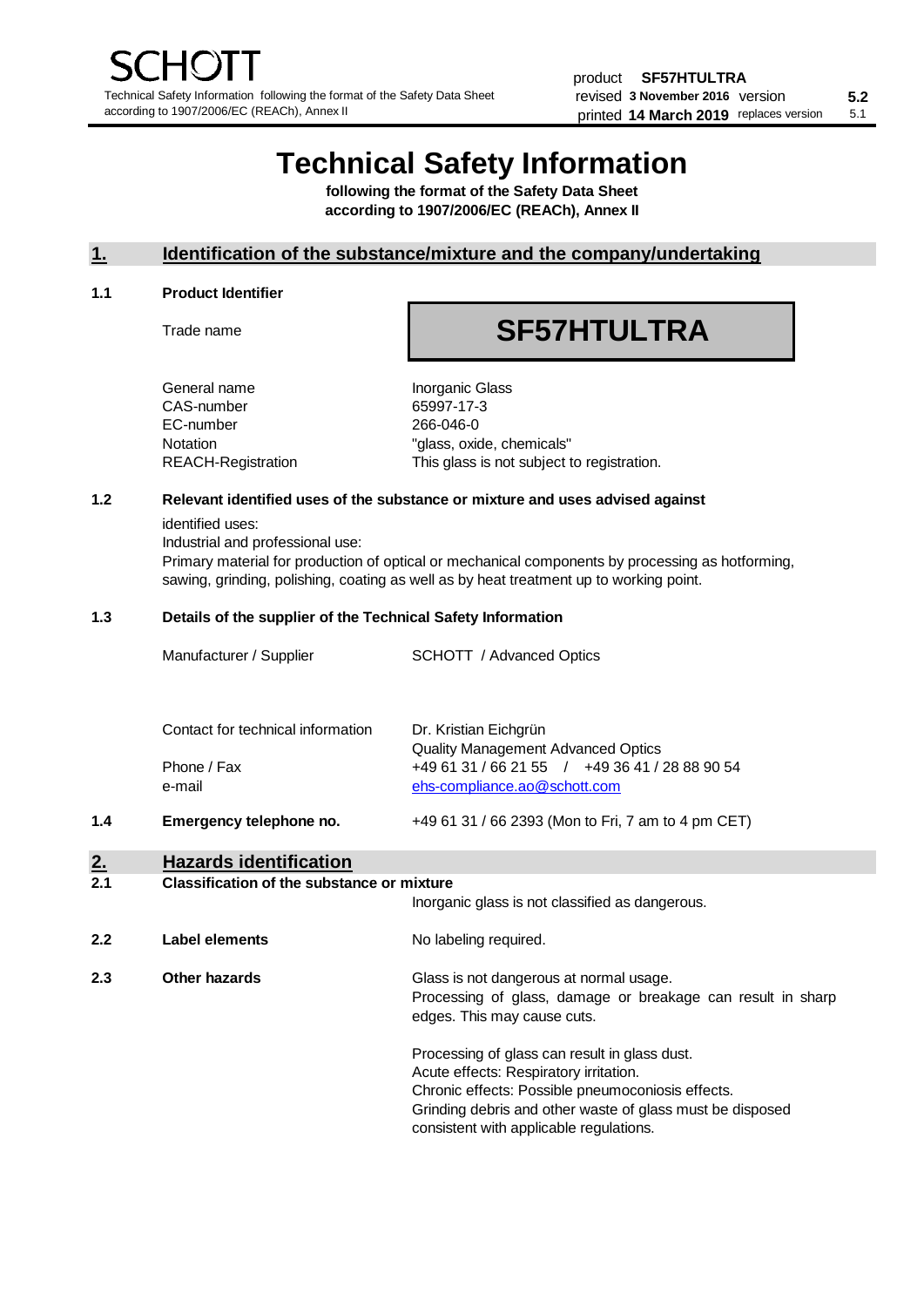Technical Safety Information following the format of the Safety Data Sheet according to 1907/2006/EC (REACh), Annex II

# **3. Composition/information on ingredients**

### **3.1 Substances**

As the substance glass is not included in the candidate list of substances of very high concern, currently there are no information duties according to article 33 of REACH. However for the production of glass we may use substances, which are on the candidate list and had been included in Annex XIV of the REACH regulation or could be included in future . These powdery substances are not present as such in the final glass; they are fully integrated into the glass matrix through the melting process. Thus they loose their original characteristics. The main components are listed as additional information in chapter 16. For more information please refer to ehs-compliance.ao@schott.com.

#### **3.2 Mixtures**

Glass is classified as substance acc. to regulation (EC) No 987/2008 (amending of Reach-Reg.).

# **4. First aid measures**

## **4.1 Description of first aid measures**

| <b>General information</b> | Glass is no hazardous substance. The following information refer<br>to glass dust and glass splinter which may result from processing<br>or breakage. |
|----------------------------|-------------------------------------------------------------------------------------------------------------------------------------------------------|
| <b>After inhalation</b>    | Supply fresh air; consult doctor in case of complaints                                                                                                |
| After skin contact         | Normally not dangerous.                                                                                                                               |
|                            | Consult doctor in case of complaints.                                                                                                                 |
| After eye contact          | Rinse under running water.                                                                                                                            |
|                            | Consult doctor in case of complaints.                                                                                                                 |
| <b>After swallowing</b>    | Consult doctor                                                                                                                                        |

# **4.2 Most important symptoms and effects, both acute and delayed**

none known **4.3 Indication of immediate medical attention and special treatment needed** 

|     |                                                                     | none                           |
|-----|---------------------------------------------------------------------|--------------------------------|
| 5.  | <b>Fire fighting measures</b>                                       |                                |
| 5.1 | <b>Extinguishing media</b>                                          | no requirements                |
| 5.2 | Special hazards arising from the substance or mixture               | none. Glass is noncombustible. |
| 5.3 | <b>Advice for firefighters</b>                                      | none                           |
| 6.  | <b>Accidental release measures</b>                                  |                                |
| 6.1 | Personal precautions, protective equipment and emergency procedures |                                |
|     |                                                                     | none                           |
| 6.2 | <b>Environmental Precautions</b>                                    | none                           |
| 6.3 | Methods and material for containment and cleaning up                | none                           |
| 6.4 | Reference to other sections                                         | none                           |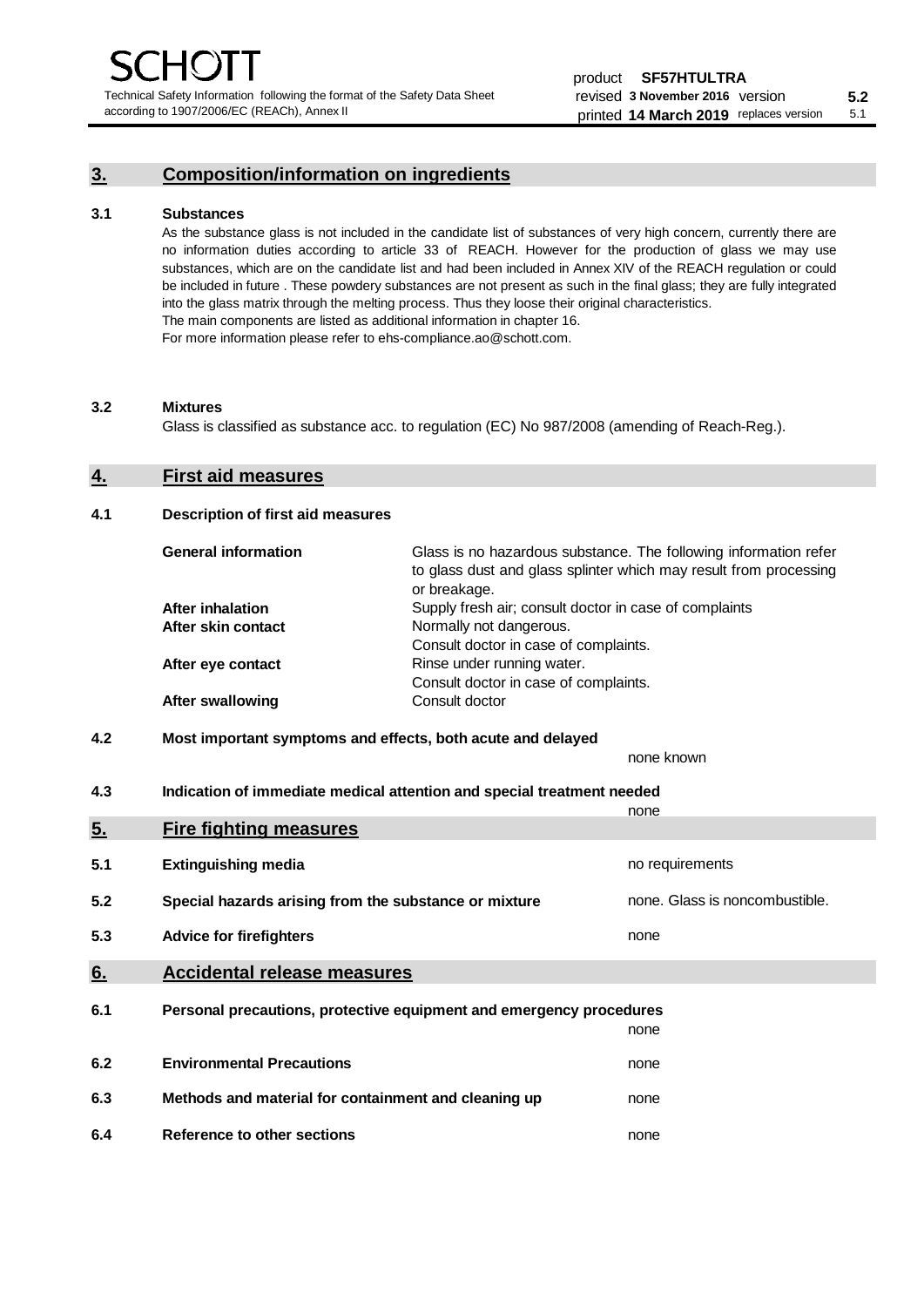| <u>7.</u><br>7.1 | <b>Handling and storage</b>                                                                                      |                                                                                                                                                                                                                                                                                                                                                                                     |
|------------------|------------------------------------------------------------------------------------------------------------------|-------------------------------------------------------------------------------------------------------------------------------------------------------------------------------------------------------------------------------------------------------------------------------------------------------------------------------------------------------------------------------------|
|                  | <b>Precautions for safe handling</b>                                                                             | Avoid breakage because of injury risk by sharp edges.                                                                                                                                                                                                                                                                                                                               |
| 7.2              | Conditions for safe storage, including any incompatibilities                                                     | Store in dry environment. Avoid excessive humidity.                                                                                                                                                                                                                                                                                                                                 |
| 7.3              | Specific end use(s)                                                                                              | see section 1.2                                                                                                                                                                                                                                                                                                                                                                     |
| <u>8.</u>        | <b>Exposure controls / personal protection</b>                                                                   |                                                                                                                                                                                                                                                                                                                                                                                     |
| 8.1              | <b>Control parameters</b><br>Regulation<br>Value<br>0,3 mg / $m3$<br>no information<br>peak limit<br>teratogenic | In case of dust formation, declaration for FUSED SILICA, CAS-No: 60676-86-0<br>TRGS 900 - GERMAN OCCUPATIONAL EXPOSURE LIMIT VALUES (01/2006)<br>(EXPOSURE LIMIT VALUE) with reference to the respirable fraction.<br>There is no reason to fear a risk of damage to the developing embryo<br>or foetus when limit value is adhered to                                              |
| 8.2              | <b>Exposure controls</b><br>in general.                                                                          | Technical measures and appropriate work processes have higher priority than personal<br>protective equipment. Provide adequate ventilation by local exhaust ventilation or ventilation<br>Adequate assessment tools for verification of effectivity of the protective measures includes<br>methods of measurements as described in "Technischen Regeln for Gefahrstoffe (TRGS) 402. |
|                  | <b>Respiratory Protection</b>                                                                                    | Technical<br>grinding/processing,<br>avoid<br>dust<br>measure: wet<br>formation.<br>If glass dust or particulates are above the national exposure limits<br>use a national approved respirator for dust and fibers.                                                                                                                                                                 |
|                  | <b>Hand Protection</b>                                                                                           | Use protective gloves and safety wristbands for protection<br>against cut injuries.                                                                                                                                                                                                                                                                                                 |
|                  | Eye Protection                                                                                                   | Use industrial safety glasses that meet national standards.                                                                                                                                                                                                                                                                                                                         |
|                  | <b>Personnel Protection</b>                                                                                      | Use safety skirting for protection from sharp edges.<br>Wear safety shoes.                                                                                                                                                                                                                                                                                                          |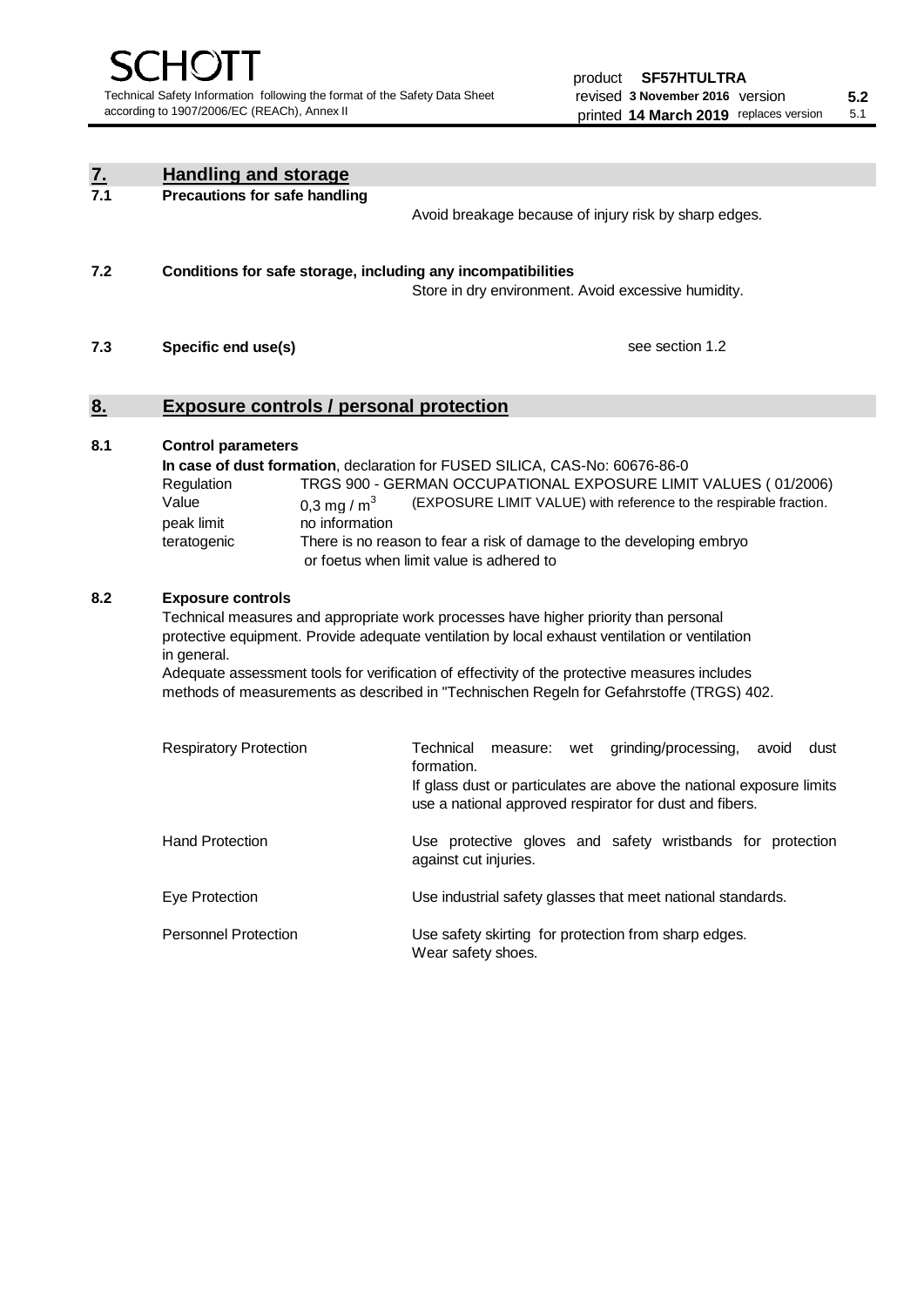Technical Safety Information following the format of the Safety Data Sheet according to 1907/2006/EC (REACh), Annex II

# **9. Physical and chemical properties**

**9.1 Information on basic physical and chemical properties**

|     | Appearance                            |                                                    |
|-----|---------------------------------------|----------------------------------------------------|
|     | <b>Physical state</b>                 | solid                                              |
|     | <b>Colour</b>                         | transparent or coloured                            |
|     | Odour                                 | odourless                                          |
|     | pH-value                              | not applicable                                     |
|     | <b>Boilling point/boilling range</b>  | not applicable                                     |
|     | Melting point/melting range           | 414 $\degree$ C                                    |
|     |                                       | Transformation temperature according to ISO 7884-8 |
|     | <b>Flashpoint</b>                     | not combustible                                    |
|     | <b>Combustibility</b>                 | not combustible                                    |
|     | Ignition temperature                  | none                                               |
|     | <b>Auto flammability</b>              | none                                               |
|     | Danger of explosion                   | none                                               |
|     | <b>Explosive limits upper / lower</b> | none                                               |
|     | <b>Oxidizing characteristics</b>      | none                                               |
|     | Vapour pressure                       | not applicable                                     |
|     | Density (20 °C)                       | 5,51 g/ccm                                         |
|     | <b>Water solubility</b>               | not applicable                                     |
|     | <b>Fat solubility</b>                 | not applicable                                     |
|     | n-octanol-water partition coefficient | not applicable                                     |
|     | <b>Other information</b>              | none                                               |
| 9.2 | <b>Other information</b>              | none                                               |

# **10. Stability and Reactivity**

# **10.1 Reactivity**

Glass is a stable material. Glass is inert to many chemicals, but may react to hot, strong alkaline solutions and with hydrofluoric, fluorosilicic and phosphoric acids. When heated to temperatures above the melting point, metal oxide fumes may be emitted.

Glass is an amorphous, inorganic, usually transparent or translucent substance consisting of a mixture of silicates or sometimes borates or phosphates as glass formers. With additions of modifiers a melt is produced at high temperatures, that cools to a solid state without crystallization.

# **10.2 Chemical stability**

Glass is stable at normal environmental conditions.

**10.3 Possibility of hazardous reactions** 

No hazardous reactions at intended use.

| 10.4 | <b>Conditions to avoid</b>       | see section 10.1 |
|------|----------------------------------|------------------|
| 10.5 | Incompatible materials           | see section 10.1 |
| 10.6 | Hazardous decomposition products | see section 10.1 |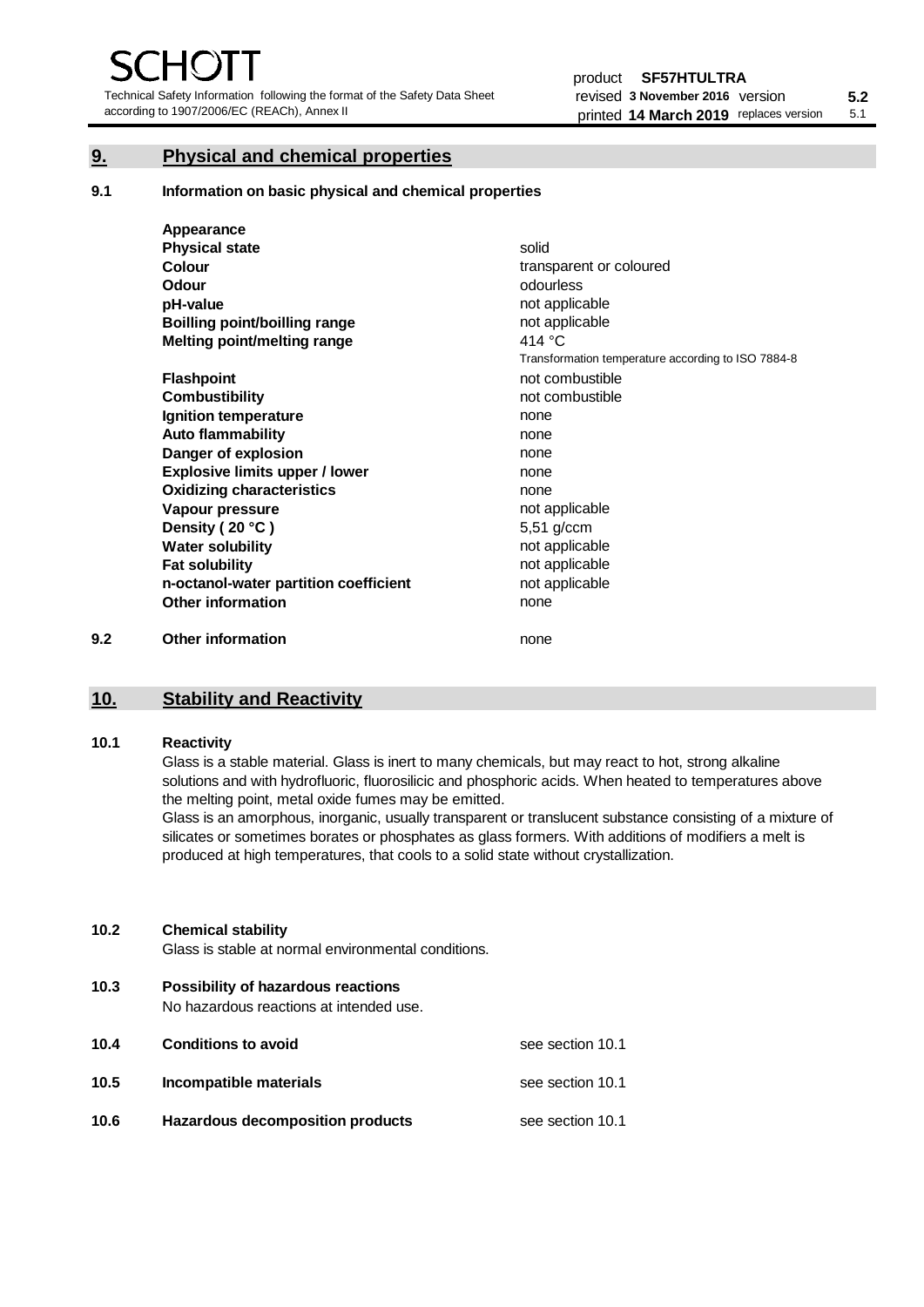unknown unknown unknown

unknown unknown unknown

Disposal according to local regulations

# **11. Toxicological information**

**11.1 Information on toxicological effects** Toxicological data are not available.

# **12. Ecological information**

- **12.1 Toxicity**
- **12.2 Persistence and degradability**
- **12.3 Bioaccumulative potential**
- **12.4 Mobility in soil**
- **12.5 Results of PBT and vPvB assessment**
- **12.6 Other adverse effects**

# **13. Disposal considerations**

**13.1 Waste treatment methods**

| <u>14.</u> | <b>Transport information</b>                                            |                     |
|------------|-------------------------------------------------------------------------|---------------------|
| 14.1       | <b>UN Number</b>                                                        | no requirements     |
| 14.2       | <b>UN Proper Shipping Name</b>                                          | no requirements     |
| 14.3       | <b>Transport hazard class(es)</b>                                       | no requirements     |
| 14.4       | Packing group                                                           | no requirements     |
| 14.5       | <b>Environmental hazards</b>                                            | no requirements     |
| 14.6       | Special precautions for user                                            | see sections 6 to 8 |
| 14.7       | Transport in bulk according to Annex II of MARPOL73/78 and the IBC Code |                     |
|            |                                                                         | no requirements     |

# **15. Regulatory information**

## **15.1 Safety, health and environmental regulations/legislation specific for the substance or mixture**

**REACH** Under REACH glass is classified as a "Substance". According to Appendix V Number 11 of the REACh regulation glass is exempted from registration if specified conditions are met. SCHOTT AG, Advanced Optics has examined this conditions for its products. This glass is not subject to registration.

**RoHS** This glass does not contain - according to our knowledge - materials in concentrations, whose placing on the market is forbidden in accordance to the current requirements of the European Directive 2011/65/EU. This glass contains lead to achieve it's particular characteristics. It is compliant to the RoHS due to the exemptions specified in the annex of the RoHS.

**United Nations Globally Harmonized System (UN-GHS) related to safety information.**

This information considers also the requirements of the UN-GHS related to safety information.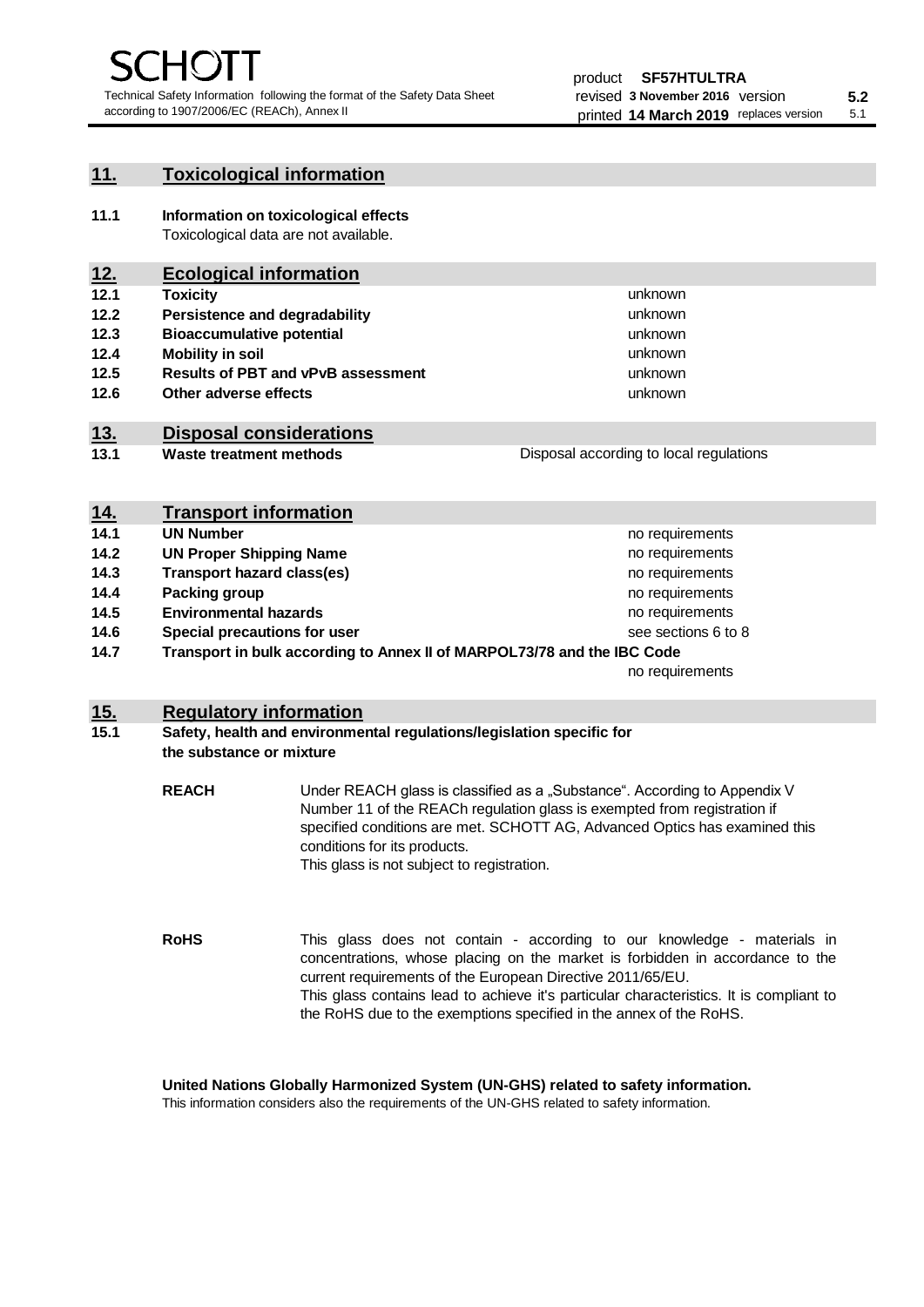Technical Safety Information following the format of the Safety Data Sheet according to 1907/2006/EC (REACh), Annex II

# **15.2 Chemical Safety Assessment**

A Chemical Safety Assessment has not been carried out.

# **16. Other information**

| 16.1 | Composition of mixture according to raw materials, based on the oxides. |               |               |              |       |             |                                                 |       | 5.1 |
|------|-------------------------------------------------------------------------|---------------|---------------|--------------|-------|-------------|-------------------------------------------------|-------|-----|
|      | chemical                                                                |               | proportion    | SVHC (REACH) | Reg.  | <b>OSHA</b> | <b>ACGIH</b>                                    | Carc. |     |
|      | name                                                                    | <b>CAS-No</b> | of weigth (%) | (Y/N)        | (Y/N) | <b>PEL</b>  | TLV                                             | (Y/N) |     |
|      | Arsenic Trioxide                                                        | 1327-53-3     | ← 1           | Yes          | Yes   |             | $0.01$ mg/m <sup>3</sup> 0.01 mg/m <sup>3</sup> | Yes   |     |
|      | Potassium Oxide                                                         | 12136-45-7    | $\lt 1$       | No           | No    | N/A         | N/A                                             | No.   |     |
|      | Sodium Oxide                                                            | 1313-59-3     | $\lt$ 1       | No           | No    | N/A         | N/A                                             | No.   |     |
|      | Lead Oxide                                                              | 1317-36-8     | $70 - 80$     | Yes          | Yes   |             | $0.05$ mg/m <sup>3</sup> 0.05 mg/m <sup>3</sup> | Yes   |     |
|      | Silica                                                                  | 14808-60-7    | $20 - 30$     | No           | Yes   |             | 0.1 mg/m <sup>3</sup> 0.025 mg/m <sup>3</sup>   | No    |     |

**The classification and limiting values are valid for the raw materials, see section 3. Glass is not a substance of very high concern (SVHC).**

### **Explanations to the data in the table**

| SVHC(REACH) | The raw material is listed in the candidate list of the substances of very high<br>concern                                                               |
|-------------|----------------------------------------------------------------------------------------------------------------------------------------------------------|
| Reg.        | Regulated chemical substance per list OSHA Regulations (Standards - 29 CFR)<br>Subpart 1910.1000 Tables Z1 to Z3 Limits for Air Contaminants             |
| OSHA / PEL  | Permissible exposure limit – for chemical materials, issued by the OSHA                                                                                  |
| ACGIH / TLV | Threshold limit value - chemical substances classification by the ACGIH                                                                                  |
| <b>OSHA</b> | Occupational Safety and Health Administration, an organization of the US.<br>Department of Labor (www.osha.gov).                                         |
| ACGIH       | American Conference of Governmental Industrial Hygienists (ACGIH), an member-<br>based organization that advances occupational and environmental health. |
| Carc.       | Chemical substance classified as carcinogen                                                                                                              |